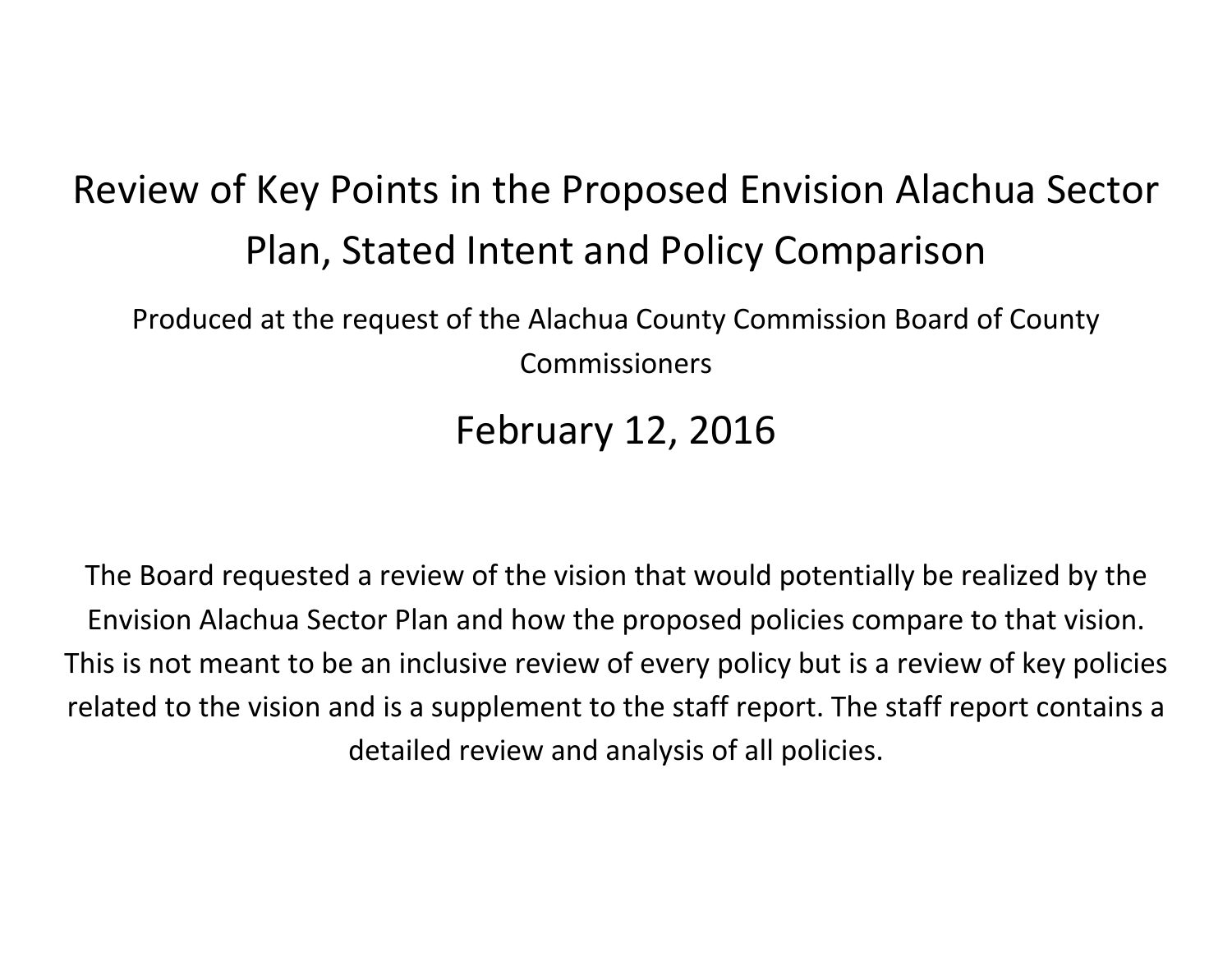| <b>Envision Alachua Stated Intent</b><br>(from Planning Commission)<br><b>Public Hearing</b> | <b>Staff Identified Proposed Policies</b>               | <b>Policy Comparison</b>                                                                                                                                                            |
|----------------------------------------------------------------------------------------------|---------------------------------------------------------|-------------------------------------------------------------------------------------------------------------------------------------------------------------------------------------|
|                                                                                              | Policy 10.2.1: Proposed Land Use Map;                   | 1,500 homes would be allowed prior to any non-residential<br>being constructed. Once 1,000,000 square feet of non-<br>residential is built or under construction, more homes may be |
| Create major employment                                                                      | Policy 10.2.6: Employment Oriented Mixed-Use            | built. The first 1,000,000 sq. ft. could all be retail. Jobs-to-                                                                                                                    |
| centers to diversify regional                                                                | Policies 10.3.1, 10.3.3.1, 10.3.4.1: land uses and      | housing ratio is only evaluated by full build-out of each                                                                                                                           |
| economy.                                                                                     | development program for both SR 20 Job Center and US    | Detailed Specific Area Plan (DSAP), not actual construction.                                                                                                                        |
|                                                                                              | 301 Job Center;                                         | 75% of development could be housing.                                                                                                                                                |
|                                                                                              | Policy 102.6.3: Jobs to Housing balance                 |                                                                                                                                                                                     |
|                                                                                              | Policy 10.1.1.2: utilizing local assets $-$ UF, etc.    | Descriptive not regulatory and not limited to UF but a list of<br>various assets to utilize including UF, Santa Fe, existing rail,                                                  |
|                                                                                              | Policy 10.3.1: square footage included in Campus Master | highways, Shands, existing agriculture and silviculture. This                                                                                                                       |
|                                                                                              | Plan not included in maximum development program        | policy lists assets that may or may not be utilized in this                                                                                                                         |
| <b>Support UF's Preeminence</b><br><b>Initiative</b>                                         |                                                         | project, nothing requires collaboration.                                                                                                                                            |
|                                                                                              |                                                         | UF could use the property today by including it in their                                                                                                                            |
|                                                                                              |                                                         | Campus Master Plan but it would not include private land                                                                                                                            |
|                                                                                              |                                                         | uses.                                                                                                                                                                               |
| <b>Reduce poverty</b>                                                                        | No policies address poverty                             | No requirements in policies for type of jobs to be created or<br>affordability of housing and no requirement for what gets                                                          |
|                                                                                              |                                                         | built first.                                                                                                                                                                        |

#### **Policy Question: Should the County allow urban development outside of the Urban Cluster?**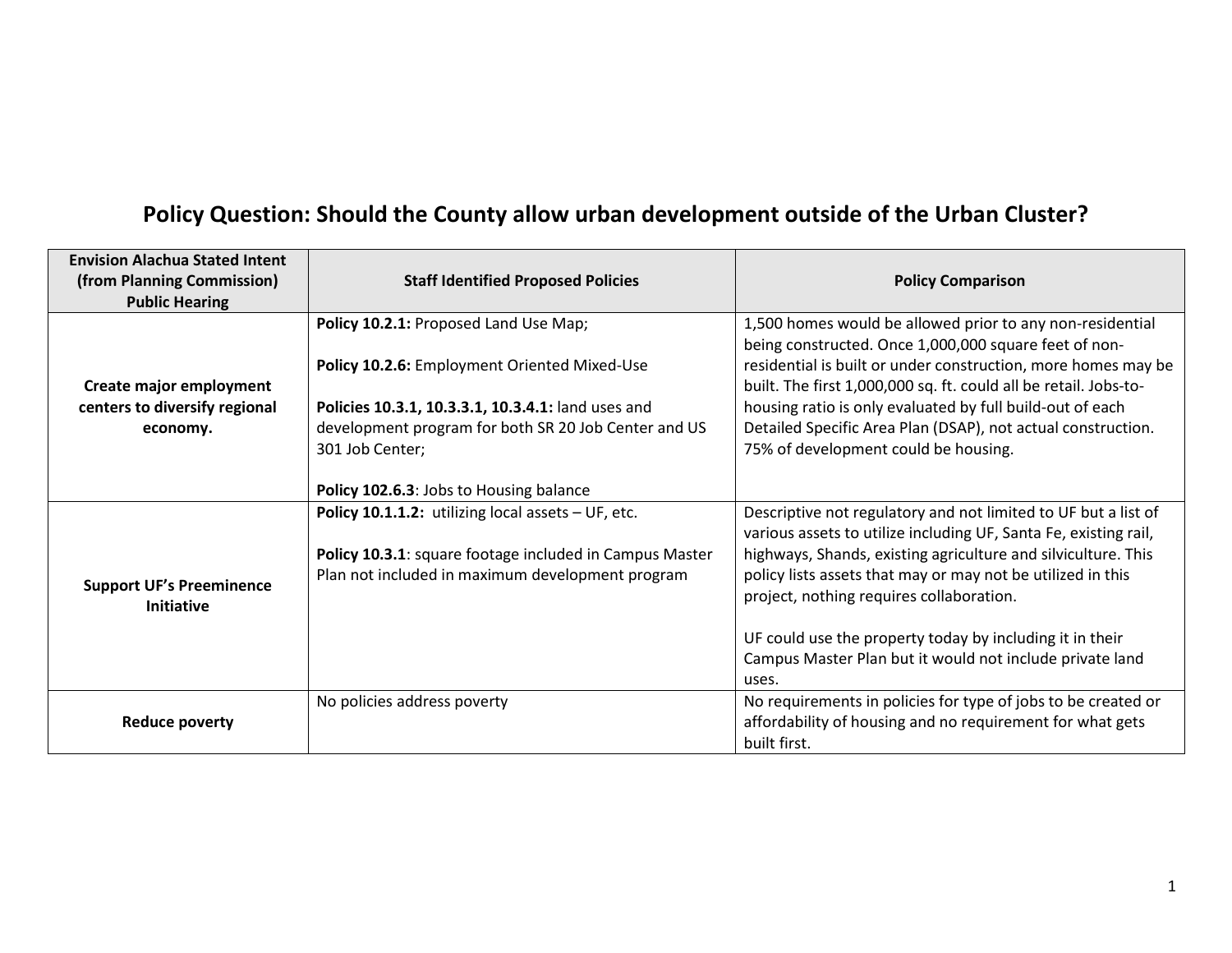|                                   | Policy 10.1.1.1: EASP shall provide sites for economic     | Applicant requesting land uses that allow mixed-use          |
|-----------------------------------|------------------------------------------------------------|--------------------------------------------------------------|
|                                   | opportunity                                                | development. No guaranteed economic development or jobs      |
|                                   |                                                            | - a square footage ratio is used.                            |
|                                   | Policy 10.3.3.1: Describes land uses                       |                                                              |
|                                   |                                                            | No requirement for types of job to be developed;             |
|                                   | Policy 10.2.6.3: Jobs to Housing Balance states EOMU shall |                                                              |
| Address unemployment - need       | create regional scale economic development                 | US 301 Job Center has more manufacturing and is located on   |
| large land area for manufacturing | opportunities.                                             | the rail, but cannot be developed until after 2030 according |
|                                   |                                                            | to the proposed policy.                                      |
|                                   | Policy 10.3.3.3 and Policy 10.3.4.3: Gives potential land  |                                                              |
|                                   | use mix with percentages of each type of use for SR 20 Job | The SR 20 Job center is more research and development        |
|                                   | Center and US 301 Job Center                               | oriented - could be up to 75% residential with no            |
|                                   |                                                            | manufacturing. The US 301 Job Center could be up to 60%      |
|                                   |                                                            | residential.                                                 |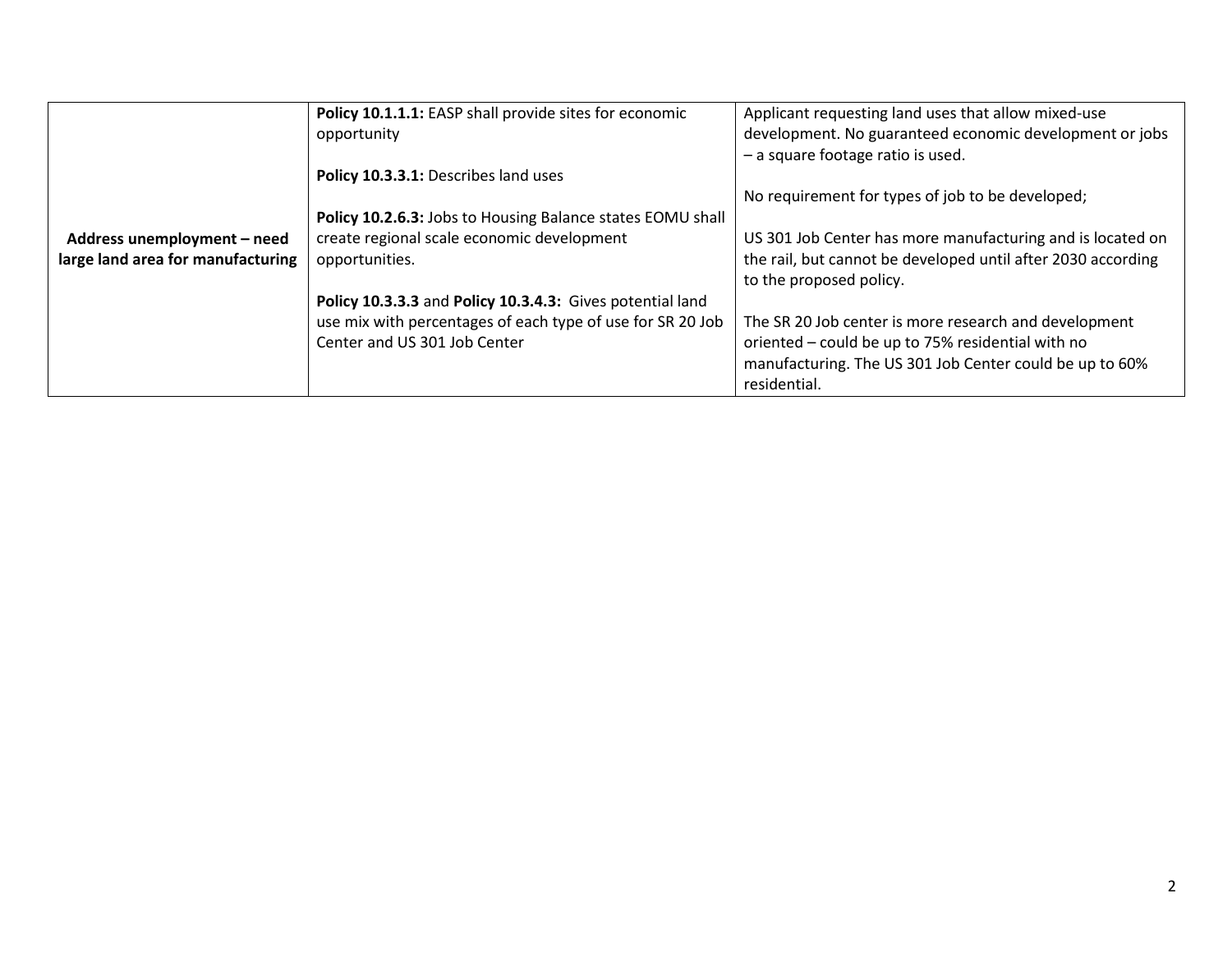## **Policy Question: Should the County allow avoidable impacts to wetlands? Should any wetland impacts be allowed without further County review or approval?**

| <b>Envision Alachua Stated Intent</b><br>(from Planning Commission) | <b>Staff Identified Proposed Policies</b>                     | <b>Policy Allowance</b>                                         |
|---------------------------------------------------------------------|---------------------------------------------------------------|-----------------------------------------------------------------|
|                                                                     | Policies 10.3.2: General design standards to create           | SR 20 Job Center has too many wetlands and natural              |
|                                                                     | walkable, mixed use center                                    | resources to effectively create a gridded street network and    |
|                                                                     |                                                               | walkable pattern of development throughout the                  |
|                                                                     | Policy 10.3.2.1: Utilities and transportation system shall be | development while avoiding, minimizing, etc. impacts to the     |
|                                                                     | designed to avoid, minimize and/or mitigate impacts to        | natural resources.                                              |
| Allow an urban form of compact,                                     | natural resources that are protected consistent with these    |                                                                 |
| walkable, mixed use                                                 | policies.                                                     | Exhibits $10.1 - 10.5$ showing potential block layouts are not  |
| development                                                         |                                                               | regulatory, only descriptive.                                   |
|                                                                     | Policy 10.4.2.1: Allows up to 400 acres of wetlands to be     |                                                                 |
|                                                                     | filled without further County approval.                       | To create the urban form of walkable development, especially    |
|                                                                     |                                                               | within the SR 20 Job Center, the applicant is requesting the    |
|                                                                     |                                                               | addition of Policy 10.4.2.1 that allows filling of at least 400 |
|                                                                     |                                                               | acres of wetlands.                                              |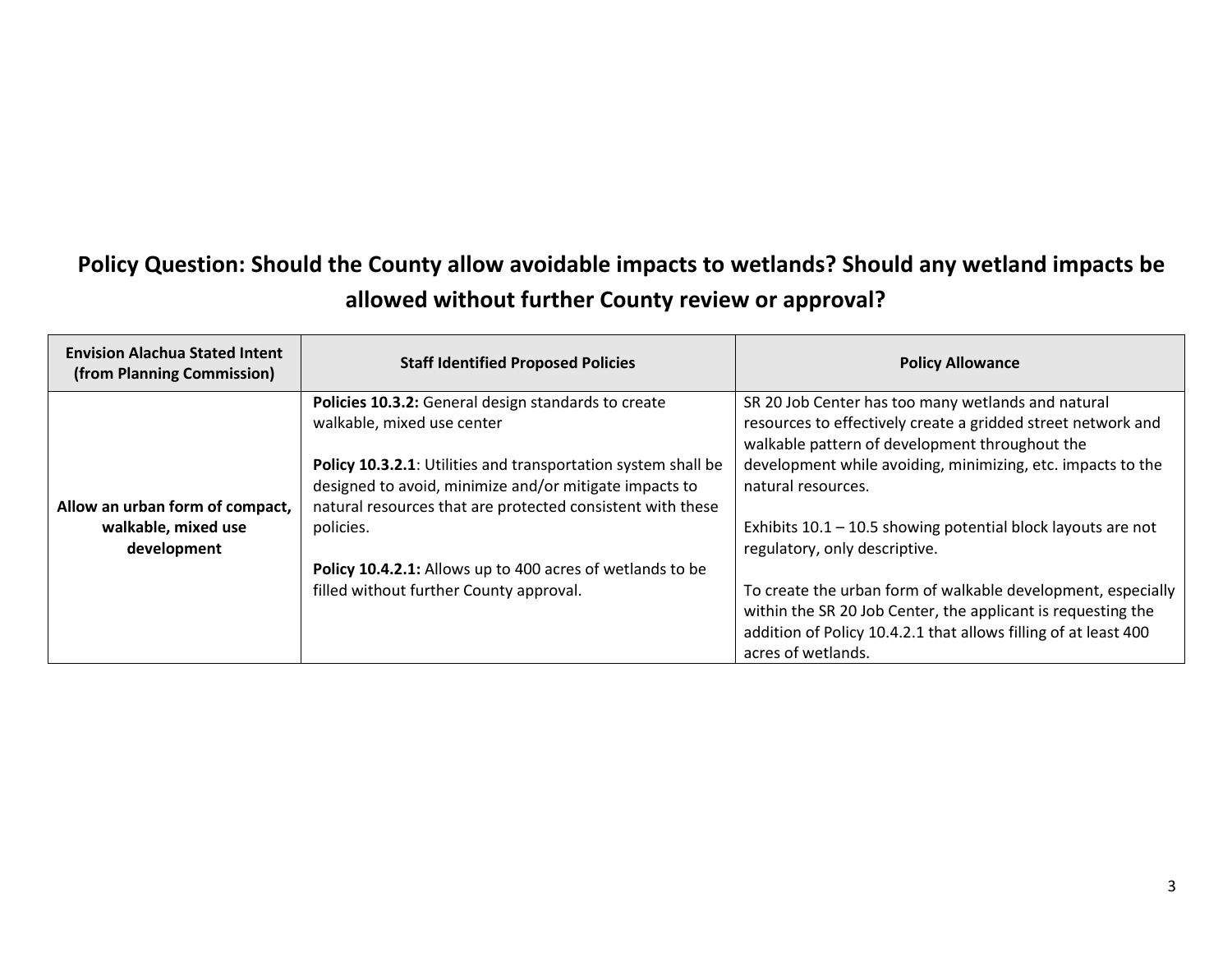## **Policy Question: Should protection of conservation resource be a determining factor in development location and design?**

| <b>Envision Alachua Stated Intent</b><br>(from Planning Commission)                                                                      | <b>Staff Identified Proposed Policies</b>                                                                                                              | <b>Policy Allowance</b>                                                                                                                                                                                                                                                                                                                                                                                                                                                                                                                                                                                                                                                                                                                                                                                                                                                                                                                                                                                                                                                                                                                                                                                            |
|------------------------------------------------------------------------------------------------------------------------------------------|--------------------------------------------------------------------------------------------------------------------------------------------------------|--------------------------------------------------------------------------------------------------------------------------------------------------------------------------------------------------------------------------------------------------------------------------------------------------------------------------------------------------------------------------------------------------------------------------------------------------------------------------------------------------------------------------------------------------------------------------------------------------------------------------------------------------------------------------------------------------------------------------------------------------------------------------------------------------------------------------------------------------------------------------------------------------------------------------------------------------------------------------------------------------------------------------------------------------------------------------------------------------------------------------------------------------------------------------------------------------------------------|
|                                                                                                                                          | Proposed Policy 10.0: Sector Plan shall consist of a<br>minimum of 80% set aside in perpetuity of Open space,<br>conservation or non-development uses. | Property being set aside in conservation will continue to be<br>timbered including clear cutting. Development rights will be<br>removed.                                                                                                                                                                                                                                                                                                                                                                                                                                                                                                                                                                                                                                                                                                                                                                                                                                                                                                                                                                                                                                                                           |
| <b>Promotes environmental</b><br>protection through placing the<br>environmental considerations<br>first, and developing<br>accordingly. | Policy 10.4.2.1: Allows up to 400 acres of wetlands to be<br>filled without further County approval.                                                   | EA properties are almost entirely within designated Strategic<br>Ecosystems and contain protected natural resources. The<br>amount of property being placed into EA-CON is roughly<br>equivalent to what the Comprehensive Plan would require.<br>Minimization and avoidance requires pre-development<br>planning to consider qualitative value of the impacts before a<br>development proposal. The current Comp Plan requires<br>looking at natural resources as one factor in determining the<br>most appropriate place to develop.<br>The process for Sector Plan approval is first the general long-<br>term master plan on at least 15,000 acres then detailed<br>specific area plans on 1,000(or more) acres. There is no<br>detailed plan submittal phase for the whole property to<br>determine environmental impact, interconnection of DSAP<br>areas, and infrastructure corridors.<br>These policies also treat wetland impacts for the compact-<br>mixed use areas, large-scale manufacturing and residential<br>the same. There is no discussion of where the 400 acre<br>impact would occur, or policy consideration of avoidance or<br>minimization for some land use types (such as residential). |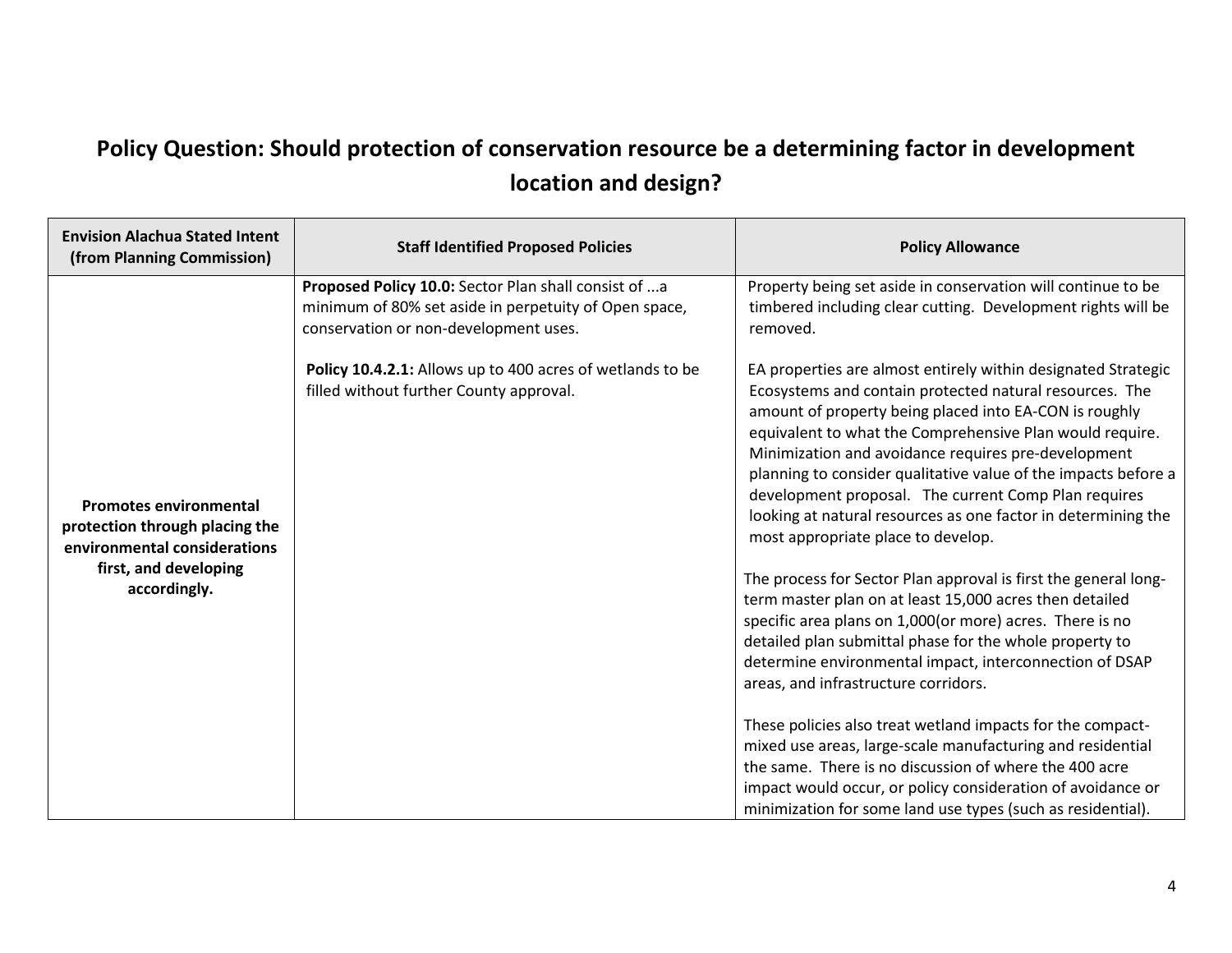| Policy 10.1.1.1: Strategies supporting FLUE Principle 1<br>provision of significant areas for conservation - regional<br>linkages                                                                                                                                                                                                                                                           | There is only one regional linkage proposed - Lochloosa<br>Creek. However, it does not meet criteria for full functionality<br>because it truncates, significantly narrows and the proposed<br>policies allow multiple road crossings.                                      |
|---------------------------------------------------------------------------------------------------------------------------------------------------------------------------------------------------------------------------------------------------------------------------------------------------------------------------------------------------------------------------------------------|-----------------------------------------------------------------------------------------------------------------------------------------------------------------------------------------------------------------------------------------------------------------------------|
| Policy 10.2.4.2: Deed restrictions and EA-CON<br>(Conservation) land use designation are placed on<br>conservation lands up front-actual conservation easements<br>come later.<br>Policies 10.3.3.3(2) and 10.3.4.3 (2) active recreation in<br>floodplain                                                                                                                                  | Conservation easements are placed on the property as<br>development is proposed proportional with each DSAP. The<br>final conservation easements come with the final Detailed<br>Specific Area Plan (DSAP)<br>Active recreation is not defined                              |
| Policy 10.3.3.4 and 10.3.4.4: Development allowed within<br>100 year flood plain as long as no increase in peak stage or<br>discharge outside of the EASP boundary                                                                                                                                                                                                                          | Allows flood compensation anywhere within the EOMU or<br>adjacent to it which means compensation could occur in a<br>different floodplain than where the impacts occurred.                                                                                                  |
| Policy 10.3.3.4 iii. and Policy 10.3.4.4.iii: The County<br>determines that development within the SR 20 Job Center to<br>accommodate a large-scale employment center and within<br>the US 301 Job Center to accommodate rail-based advanced<br>manufacturing is of overriding public interest so to allow<br>impacts to natural resources consistent with state and<br>federal permitting. | The County looks at avoidance of impacts to natural<br>resources first. If it is determined that there is no alternative<br>to the impacts, then mitigation is determined. In State<br>permitting allows mitigation without first reviewing<br>avoidance in this situation. |